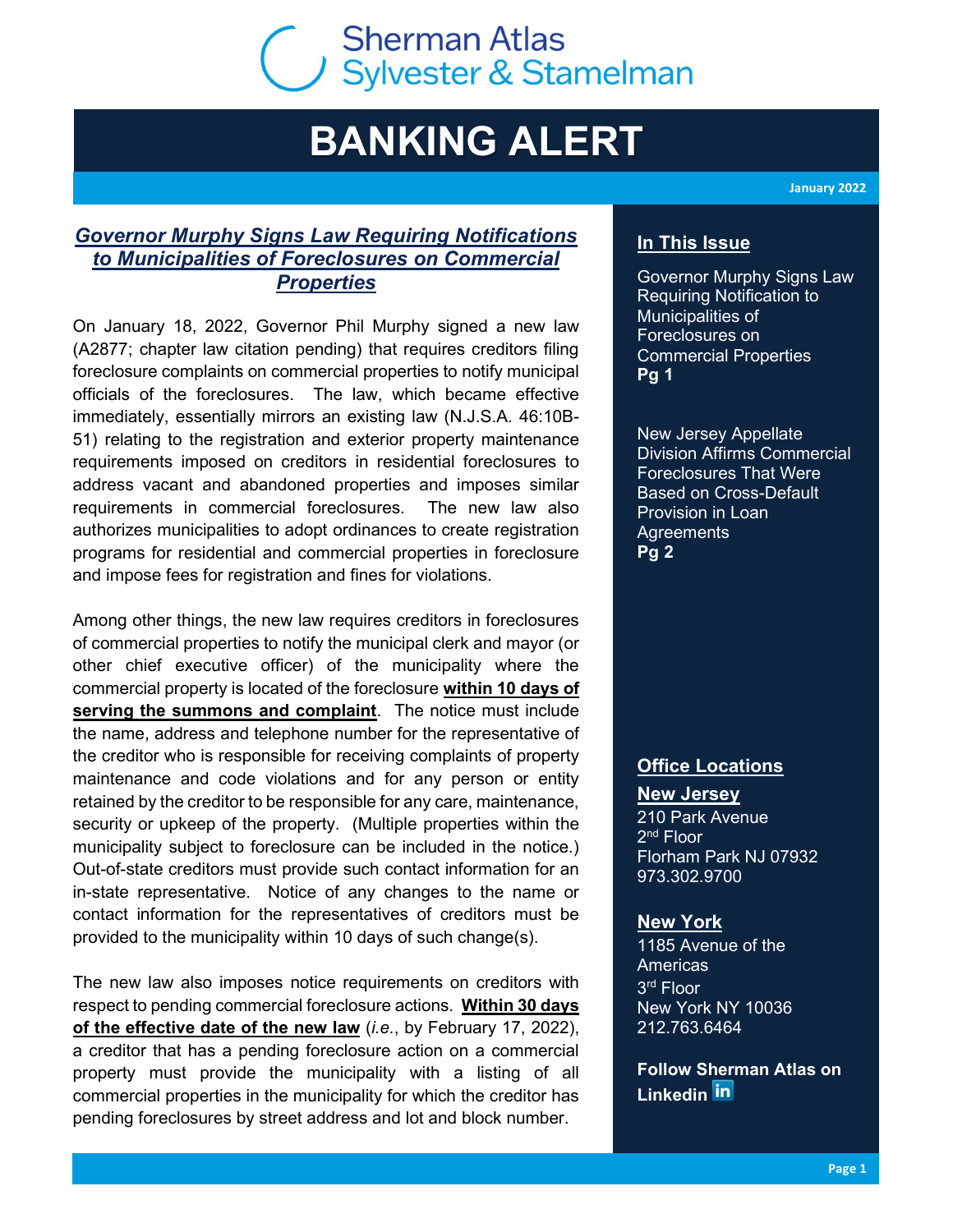In addition, if a commercial property owner vacates or abandons a property on which a foreclosure proceeding has been initiated or if a commercial property becomes vacant at any point subsequent to the creditor's filing of a foreclosure action (but prior to vesting of title in the creditor or a third party) and the exterior of the property is found to be a nuisance or in violation of any applicable state or local code, the municipality is required under the new law to notify the creditor and the creditor has the same responsibility to abate the nuisance or correct the violation as the owner of the property. The notice from the municipality must include a description of the conditions giving rise to the notice and provide the creditor with at least 30 days from receipt of the notice to remedy the violation. If the creditor fails to timely remedy the violation, the municipality may impose penalties allowed for the violation of municipal ordinances.

The new law also permits a municipality to adopt ordinances to implement the new law that, among other things, (i) create a property registration program to identify and monitor residential and commercial properties for which a summons and foreclosure complaint have been filed; (ii) regulate the care, maintenance, security and upkeep of the exterior of vacant and abandoned residential and commercial properties subject to a foreclosure; and (iii) impose property registration fees on the creditor of residential or commercial properties on an annual or semi-annual basis. (Municipalities with existing property registration ordinances have until August 1, 2022 to amend such ordinances to be consistent with the new law.) According to the new law, if a municipality adopts such an ordinance, the ordinance must, among other things: (i) require the creditor, in addition to the notice provisions above of the new law, register the residential or commercial property as a property in foreclosure and provide the information required by either N.J.S.A. 46:10B-51 (for residential properties) or this new law (for commercial properties) and provide the date the summons and foreclosure complaint was filed, the court in which it was filed and the docket number and identify whether the property is vacant and abandoned in accordance with the definition in the ordinance required by the new law; (ii) require notice of change in name or contact information for the designated creditor representative; (iii) require the creditor to update the status of the property if it becomes vacant and abandoned; (iv) require the creditor to be responsible for the care, maintenance, security and upkeep of the exterior of vacant and abandoned properties; (v) require an out-of-state creditor to appoint in-state representative or agent; (vi) identify any requirements the municipality imposes on the creditor relating to the care, maintenance, security and upkeep of the exterior of vacant and abandoned properties; (vii) identify any fees that may be imposed on the creditor in connection with the property registration program; and (viii) define vacant and abandoned property in accordance with the conditions set forth in the new law. The ordinance must also provide that a notice of violation requires that the violation be corrected within 30 days of receipt of the notice (or within 10 days of receipt if the violation presents an imminent threat to public health and safety).

In addition, the municipality may contract with and set the compensation of a private entity to implement and administer the property registration program established pursuant to an ordinance adopted pursuant to the new law. The municipality may also impose an annual fee on a creditor required to register a property pursuant to an ordinance adopted pursuant to the new law, which must be identified in the ordinance and cannot exceed (i) \$500 per property annually for any property required to be registered because a foreclosure action was filed and (ii) an additional \$2,000 per property annually if the property is vacant and abandoned or becomes vacant and abandoned. An out-of-state creditor subject to an ordinance adopted pursuant to the new law and found to be in violation of the requirement to appoint an in-state representative is subject to a fine of \$2,500 per day for each day of the violation. A creditor subject to an ordinance adopted pursuant to the new law and found to be in violation of the ordinance is subject to a fine of \$1,500 per day for each day of the violation.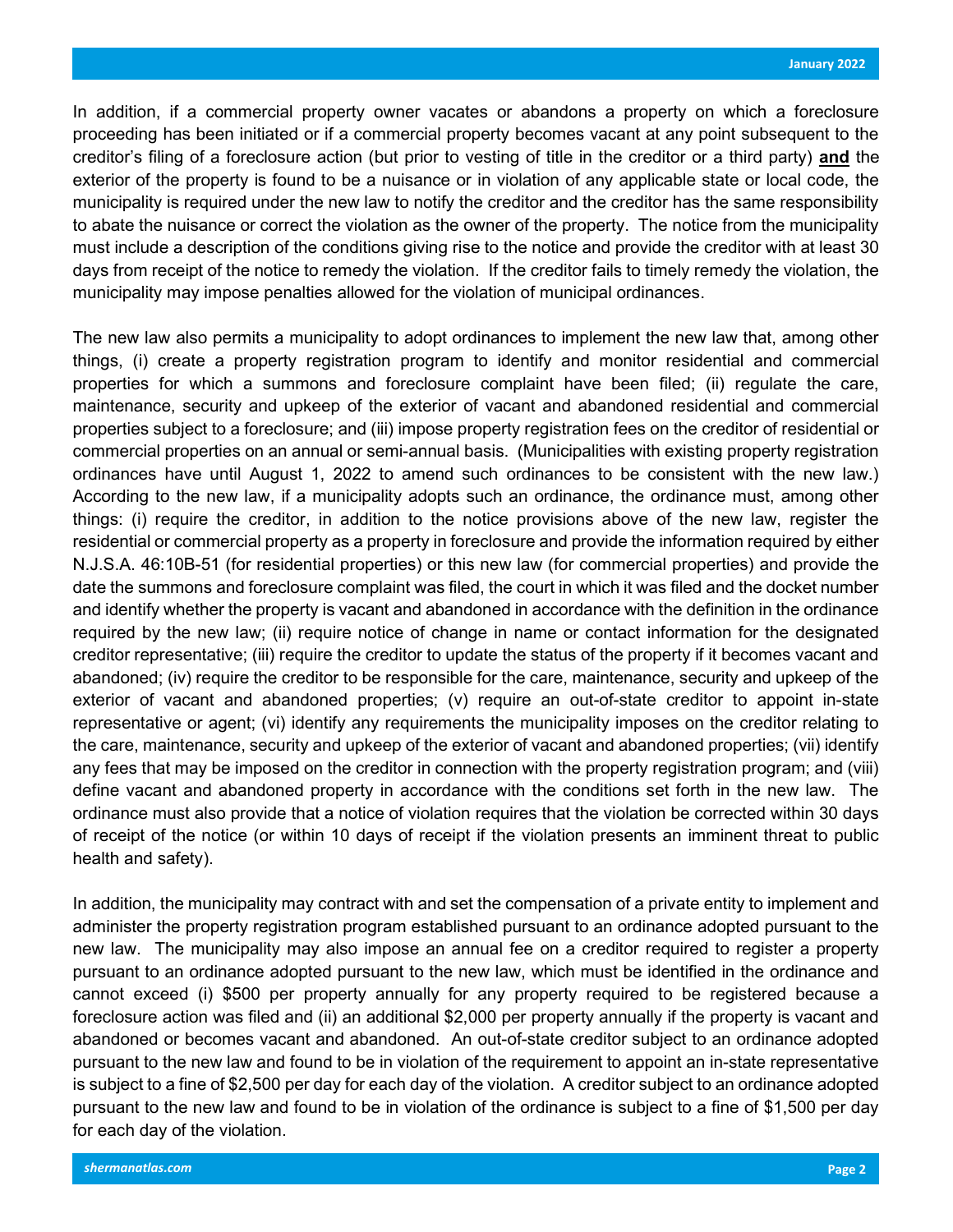## New Jersey Appellate Division Affirms Commercial Foreclosures That Were Based on Cross-Default Provision in Loan Agreements

In the consolidated appeals of Bank of China v. L. V.P. Associates and Paul Profeta, Docket No. A-1777-19 and Bank of China v. 349 Associates, LLC and Paul Profeta, Docket No. A-1778-19 (N.J. App. Div. Dec. 30, 2021) the Appellate Division affirmed the entry of summary judgment and final judgment in two commercial foreclosure actions based on a cross-default provision and the pre-maturity default of a third borrower.

In 2007, the Bank of China (the "Bank") made commercial mortgage loans to three limited liability companies owned by defendant Paul Profeta. The Bank loaned \$14.35 million to 769 Associates LLC, \$10.5 million to defendant 349 Associates LLC and \$7.35 million to defendant LVP Associates ("LVP"), secured by mortgages on three commercial office buildings in New Jersey. The Appellate Division previously affirmed a final judgment of foreclosure of the mortgage securing the loan to 769 Associates. These recent appeals stemmed from the foreclosure actions against 349 Associates and LVP. There was no dispute that the defendants did not pay the balance due at maturity. However, the nonpayment occurred after the Bank refused to allow defendants to prepay their loans a month before maturity due to a default by 769 Associates. In defense of the foreclosure actions, the defendants argued the Bank's wrongful actions caused the defaults.

In declaring a default and initiating the foreclosure actions, the Bank invoked the cross-default provision in the loan agreements which makes it an event of default by one owner if there is a default by any of the other two borrowers. The Bank asserted that the pre-maturity defaults by 769 Associates constituted a default by the defendants. Specifically, the Bank alleged (1) there was a "material adverse change" in 769 Associates' financial condition, (2) the Bank "in exercise of its sole reasonable discretion" deemed itself insecure, and (3) the ratio of 769 Associates' net operating income to debt service (the "Debt Service Coverage Ratio") fell below the required 1.25 to1. The Chancery Division agreed with the Bank and granted summary judgment in favor of the Bank, deemed the Bank's foreclosure complaints as uncontested and later entered final judgment for foreclosure against defendants.

On appeal, the defendants argued that there were genuine issues of material fact regarding each prematurity default. When addressing the "material adverse change" default, the Appellate Division found that there was no reasonable factual dispute that there were adverse changes at 769 Associates' building. Specifically, the vacancy rate at the building grew from 27% in 2010 to above 40% in 2012. In addition, the value of the property fell from around \$16 million in 2009 to just over \$8 million in 2017 and the building's net operating income fell from \$409,999 in 2014 to \$10,700 in 2016. The Appellate Division further found these changes to be material, particularly when the property's value dropped below the \$14.35 million indebtedness. When considering whether the Bank properly deemed itself "insecure," the Appellate Division relied on a statement by Profeta's employee that 769 Associates would not be able to repay the loan and, instead, would assist the Bank's efforts to lease space at the building. The Appellate Division held that this communication was sufficient to cause a reasonable lender in good faith to deem itself insecure and, based on that insecurity, could declare that 769 Associates was in default.

The Appellate Division also rejected the defendants' argument that 769 Associates' Debt Service Coverage Ratio was mistakenly depressed because it was calculated incorrectly using month-to-month leases instead of annual leases. The Appellate Division held that, even assuming *arguendo* that there was a genuine issue of fact as to whether the Debt Service Coverage Ratio was below the required 1.25:1, this fact would not defeat summary judgment because of the two other pre-maturity defaults by 769 Associates.